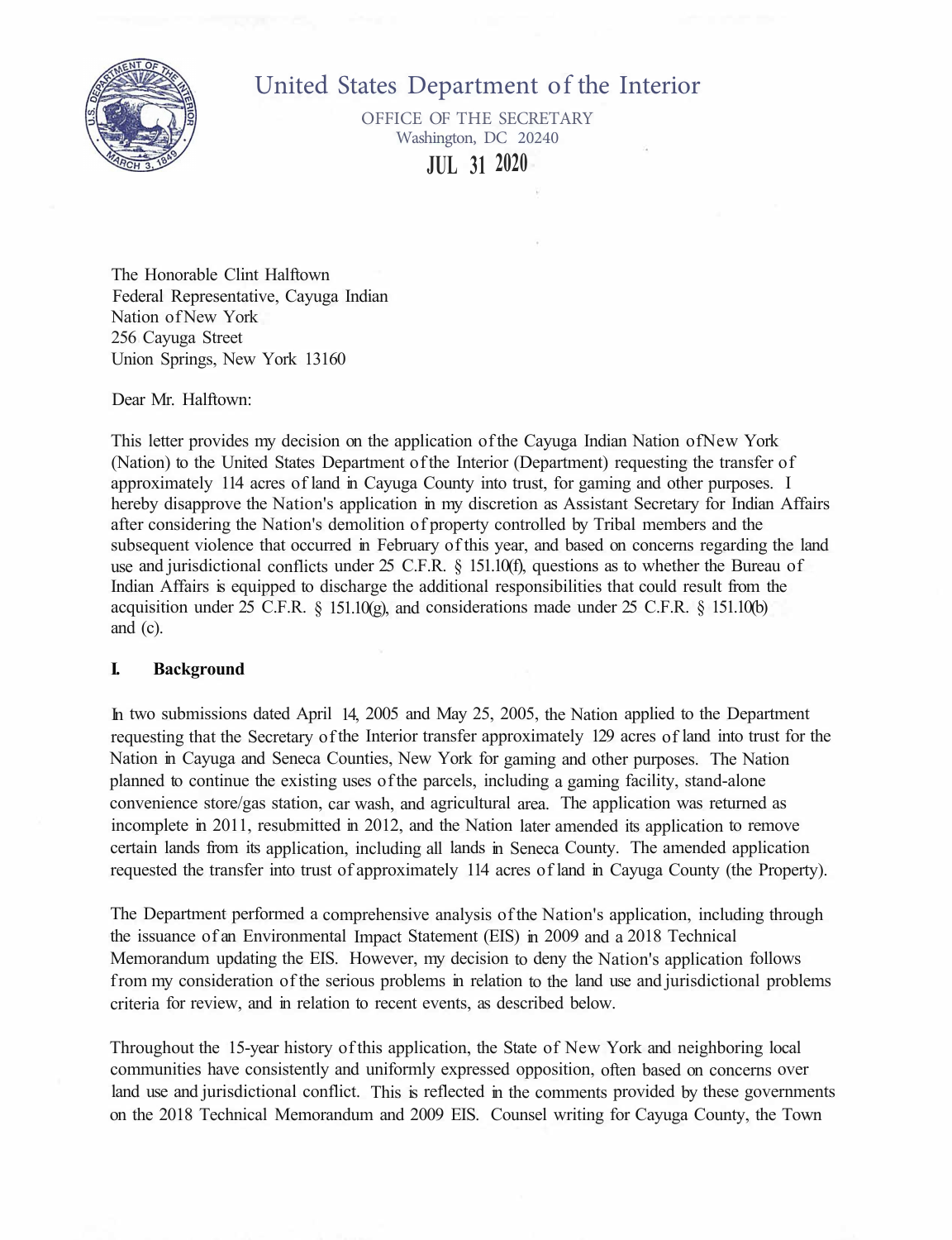of Springport, and the Village of Union Springs raised five pages of opposing arguments in 2018, including concern about "conflicts that will result from attempted enforcement of different regulatory schemes on properties located in close proximity to the Nation's properties should they be taken into trust."<sup>1</sup> Counsel for Seneca County raised similar concerns with "checkerboarding" in terms of jurisdictional problems, and noted that the Nation has failed to pay the County property taxes owed on lands it holds in fee within Seneca County, amounting to an ignored tax bill at that time of nearly \$4 million.<sup>2</sup> Seneca County further expressed concern about policing and jurisdiction in the area. The County alleges that as "has been demonstrated in recent years, the Nation properties often require police intervention," and policing by local government officers must be addressed in the application's NEPA analysis.<sup>3</sup> The County noted that the Nation intended to establish its own police department, and stated that such a department "operated by the Nation raises serious questions regarding jurisdictional issues, how such a 'police force' would coordinate its operations with the New York State Police, the County Sheriffs Department and Town police forces."<sup>4</sup> No crossdeputization or other jurisdictional agreements existed at the time of these comments or, to the Department's knowledge, exist currently, but it is clear that the Nation has now established its own police force. Additional letters of opposition were received from the Town of Seneca Falls, Union Springs Central School District, and the Seneca Falls Central School District.

In addition, the Nation has been engaged in longstanding litigation with the Village of Union Springs over jurisdictional and land use conflicts related to the Property. The Nation initially argued that no local zoning and land use laws may be applied to their actions on the Property, and the Nation won a permanent injunction against such local regulation.<sup>5</sup> This decision was later overturned following City of Sherrill v. Oneida Nation of New York.<sup>6</sup> Considering the rule articulated in Sherrill, the United States District Court for the Northern District of New York (District Court) reversed its injunction and held that local zoning and land use laws were applicable to the Nation's activities.<sup>7</sup>

However, another six years o f litigation followed, from October 28, 2014 until March 24, 2020, regarding whether and how the Village could regulate Tribal gaming.<sup>8</sup> In its final Decision and Order, the District Court provided a thorough summary of both the prior litigation and the current one, describing in detail its many, complex episodes.<sup>9</sup> The District Court settled the matter in March

<sup>&</sup>lt;sup>1</sup> Letter from Phillip G. Spellane to Bruce Maytubby, Acting Regional Director, BIA Eastern Regional Office (May 4, 2018); see also Letter to Franklin Keel, Regional Director, Bureau of Indian Affairs, from Joseph D. Picciotti, Harris Beach PLLC (Nov. 19, 2010); Letter to Franklin Keel, Regional Director, Bureau of lndian Affairs, from David L. Dresser, Ph.D. (Nov. 17, 2010).

<sup>&</sup>lt;sup>2</sup> Letter from Brian Laudadio to Bruce Maytubby, Acting Regional Director, BIA Eastern Regional Office (May 4, 2018). 3 *Id.*

<sup>4</sup> *Id.* 

<sup>5</sup> *SeeCayuga IndianNation ofNewYork v.Village ofUnion Springs,* 317F.Supp.2d 128, 151-52 (Apr. 23, 2004). <sup>6</sup> 544U.S. 197 (2005).

<sup>7</sup> *SeeCayuga IndianNation ofNewYork v.Village ofUnion Springs,* 390F.Supp.2d 203 (N.D.N.Y.Oct. 5, 2005).

<sup>8</sup> *SeeCayuga IndianNation ofNewYork v.Tanner,*No. 5: 14-cv-1317, 2020WL1434157 (N.D.N.Y.Mar. 24, 2020). <sup>9</sup>See *id.* at \*3-11.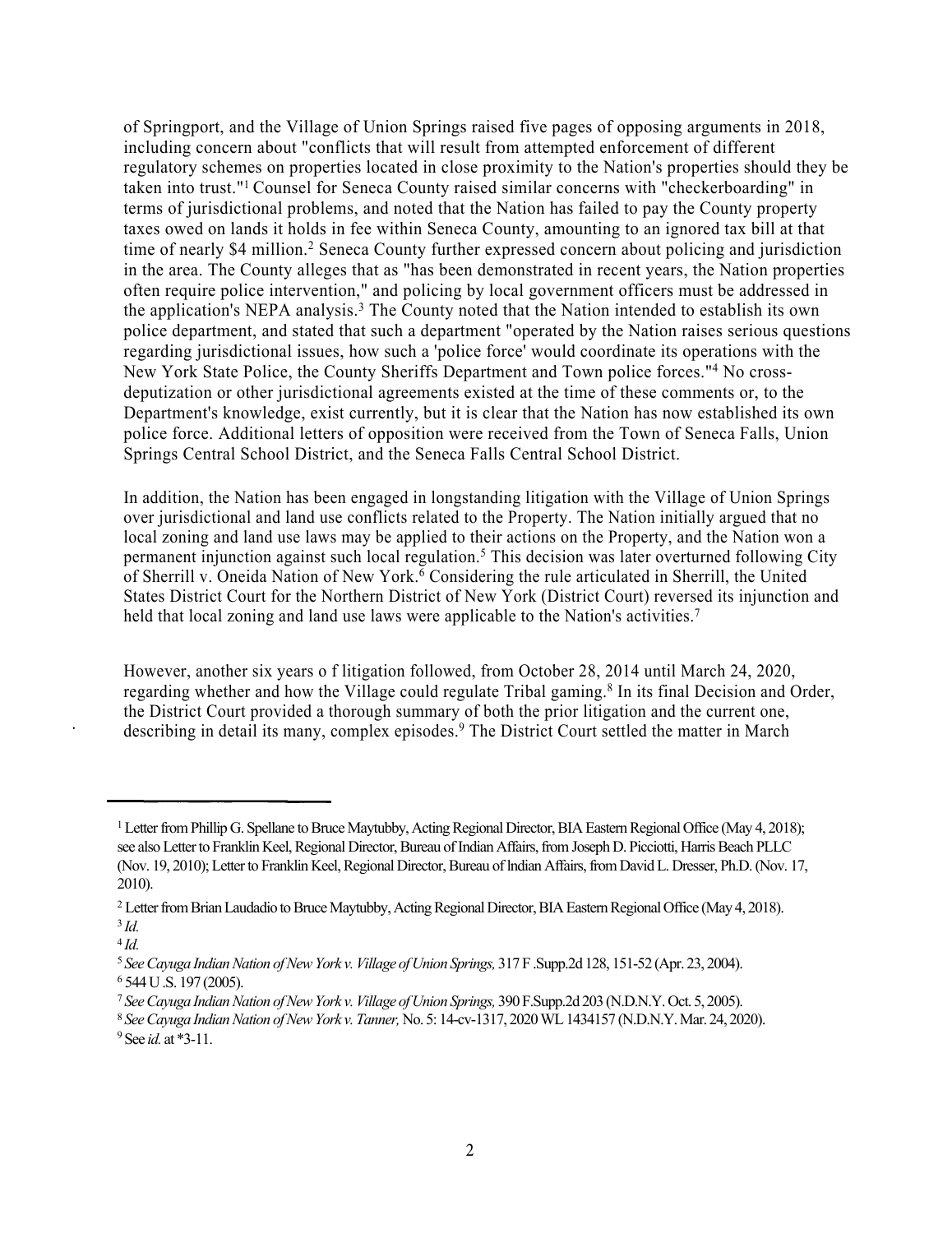of this year, issuing a ruling that analyzed the preemptive effect of t he Indian Gaming Regulatory Act (IGRA) and concluding that the Village could not regulate, civilly or criminally, the Nation's gaming activities permitted under IGRA.10 It appears that, after nearly twenty years of litigation, the legal structure of local and Tribal jurisdiction over the Property is now articulated, particularly with respect to IGRA issues.<sup>11</sup>

Also important to my decision are two recent events during which the Nation used its governmental power in a manner that raised serious concerns from local governments, the State, the Department, and the United States Department of Justice. First, at 2:00 a.m. on February 22, 2020 in Seneca Falls, New York, the Cayuga Nation reportedly used "bulldozers to demolish a working daycare center, store, schoolhouse and other buildings controlled by trib[al] members who oppose" the Tribal government.<sup>12</sup> This extreme action was also reportedly supported by the Tribal police force.<sup>13</sup>

Local governments and the State ofNew York have expressed extreme concern about this event. Members ofthe Seneca County Board ofSupervisors alleged that this unpermitted demolition violated County law and called on Congress to freeze all federal funds to the Nation until it "complies with local laws including administrative regulations and addressing all public safety concerns." It further requested the deployment of federal marshals to prevent violence and asked the U.S. Attorney for the Western District of New York to investigate and take appropriate action.<sup>14</sup> I note that the U.S. Attorney also stated that he "shares the public's concerns," and that his office "is collecting information regarding the pre-dawn events ofFebruary 22, 2020, and assessing whether any violations of applicable law occurred."<sup>15</sup>

Several days later, Tribal members engaged in a violent altercation with Tribal police at the site of the demolished buildings. Tribal members who had planned a press conference for the morning of February 29 were met at the site by Tribal police who had taped of the area.<sup>16</sup> When these Tribal members sought to cross the tape, "the situation turned violent" when they were "confronted by the

<sup>10</sup>*Id* at \*23-24.

<sup>&</sup>lt;sup>11</sup> I note, however, that this decision was appealed and remains pending before the United States Court of Appeals for the Second Circuit.<br>*See Cayuga Nation v. Tanner*, No. 20-1310 (2d Cir. filed Apr. 20, 2020).

<sup>&</sup>lt;sup>12</sup> Carolyn Thompson, *Indian Nation Destroys Own Buildings over Leadership Dispute*, ASSOCIATED PRESS, February 25, 2020, available at https://abcnews.go.com/US/wireStory/indian-nation-destroys-buildings-leadership-dispu

<sup>&</sup>lt;sup>13</sup> The reported accounts further alleged that the Tribal police were armed: "They came in there with drawn handguns, put them to the<br>heads of the security people who were in the buildings and told them if they moved they buildings,' said attorney Joe Heath, who represents a faction of traditional Cayuga members who split with tribal leadership about 20 years ago[.]"*Id.*

<sup>&</sup>lt;sup>14</sup> Seneca County Board Requests Federal Marshals Assist with Dispute Within Cayuga Indian Nation, LOCALS YR.COM (Feb. 23, 2020), https://www.localsyr.com/news/local-news/seneca-county-supervisors-schedule-special-meeting Iegal-action-2/.

<sup>&</sup>lt;sup>15</sup> Dep't of Justice, Statement of U.S. Attorney Kennedy Regarding the Cayuga Nation of Indians Dispute in Seneca County, New York (Feb. 27, 2020), available at https://www.justice.gov/usao-wdny/pr/statement-us-attomey-ke dispute-seneca-county-ny.

<sup>&</sup>lt;sup>16</sup> Gabriel Pietrorazio, Tensions Reach Breaking Point in Seneca Falls over Cayuga Nation Leadership, FINGERLAKES I.COM (Mar. 1,

<sup>2020),</sup>https://fingerlakesl .com/2020/03/01/tensions-reach-breaking-point-in-seneca-falls-over-cayuga-nation-leadership/.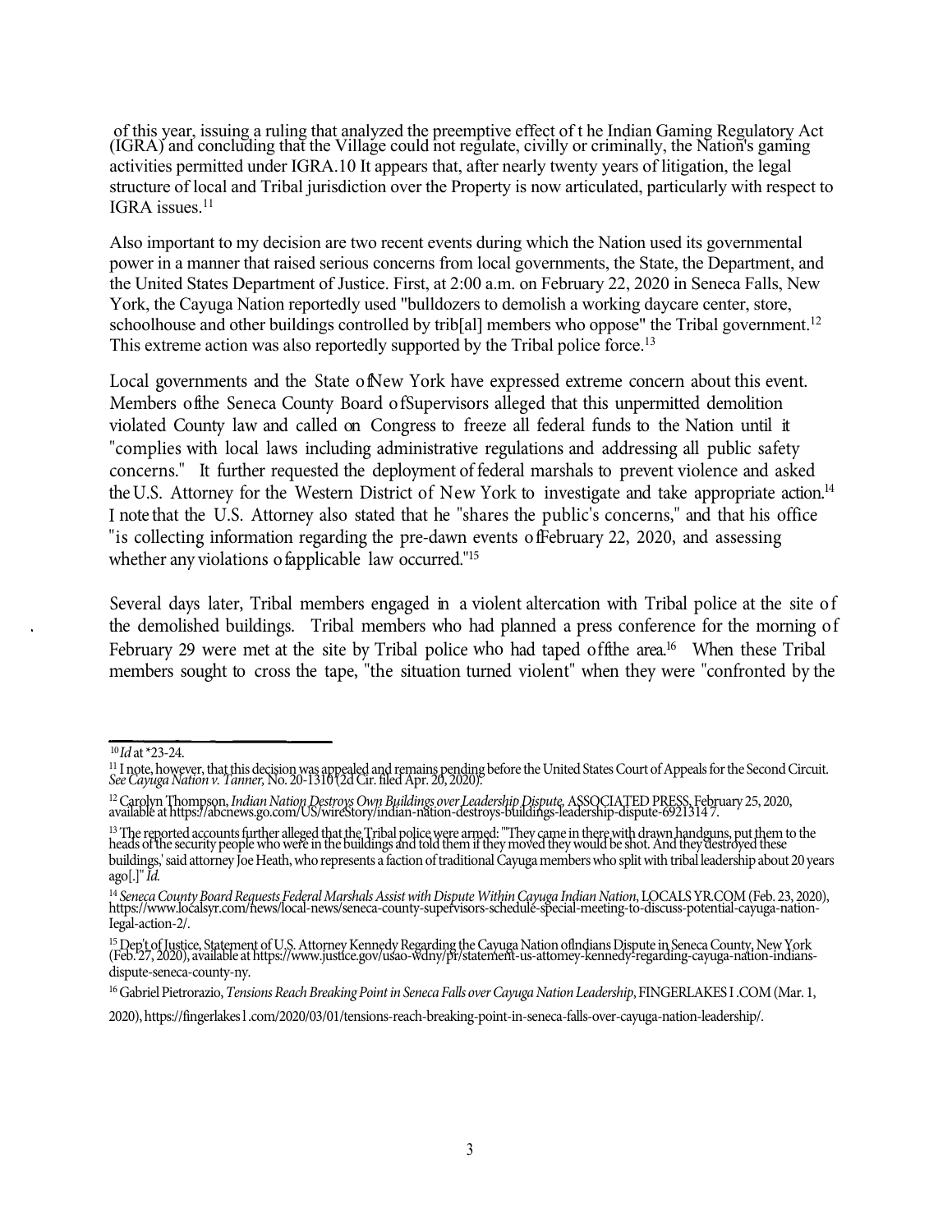Cayuga Nation Police with pepper spray and nightsticks in-hand."<sup>17</sup> News accounts reported that while the Town of Seneca Falls Police Department, New York State Police, Seneca County Sheriff's Office, Seneca Falls Fire Department, and Seneca County Office of Emergency Management had together established a command post seeking to control the likely confrontation, it appears that they at first lacked sufficient personnel to deescalate the conflict and may have refrained from action due to jurisdictional confusion.<sup>18</sup> It further appears that Tribal police detained or arrested multiple persons, including a non-Indian, with at least one individual sent to the hospital after suffering a possible concussion.<sup>19</sup>

#### II. Analysis

As a threshold matter, I note that the Department's discretion whether or not to acquire land in trust for a tribe is broad. The Secretary may approve or deny so long as the decision has a rational basis and is not an abuse of discretion.<sup>20</sup> The Bureau of Indian Affairs has developed regulations at 25 C.F .R. Part 151 for implementing the Secretary's discretionary authority. These have been guided by many years of administrative practice, and they list the relevant regulatory factors that the Department will consider. "While the regulation does not provide guidance on how the Secretary is to 'weigh' or 'balance' the factors, it does provide a list of objective criteria that the decisionmaker is required to consider in evaluating trust land acquisition requests."<sup>21</sup>

A. Secretarial Discretion Considering Property Destruction and Violence

First, I note that the Nation's unilateral demolition of property and subsequent violence may be considered by the Secretary as part of his review of all relevant circumstances to the application, in addition to and aside from the part 151 considerations. While part 151 lays out factors that the Secretary must consider, it does not preclude him from considering all relevant facts in his discretion. It is reasonable to conclude that the Nation's unilateral demolition and the public violence involving Tribal members and Tribal police is information the Secretary may and should consider in exercising his discretionary authority to determine the Nation's application, in addition to and apart from his mandatory part 151 considerations.

Here, the February 2020 events both underscore my § 151.10(t) and (g) determinations and provide a separate, dispositive rationale for my decision to disapprove. The destruction of property-including a daycare and schoolhouse-and sign ificant acts of public violence are serious matters, and they weaken trust that the Nation's government can operate at this time in a harmonious manner with the other governments and law enforcement officers that share the same geography as the Nation's

<sup>17</sup> *Id.*

<sup>18</sup> *Id.*

<sup>19</sup> *Id.*

<sup>&</sup>lt;sup>20</sup> See Sac & Fox Nation of Missouri v. Norton, 240 F.3d 1250, 1261 (10th Cir. 2001) ("Generally speaking, the Secretary has broad discretion under the Indian Reorganization Act of 1934 ... to decide whether to acquire land in trust on behalf of Indian tribes.").

<sup>21</sup> McAlpine v. United States, 112 F.3d 1429, 1434 (10th Cir. 1997); see also State of Florida v. United States Dep'tofthe Interior, 768 F.2d 1248, 1252-53 (11th Cir. 1985), abrogated on other grounds by Match-E-Be-Nash-She-Wish Band of Pottawatomi Indians v. Patchak, 567 U.S. 209 (2012).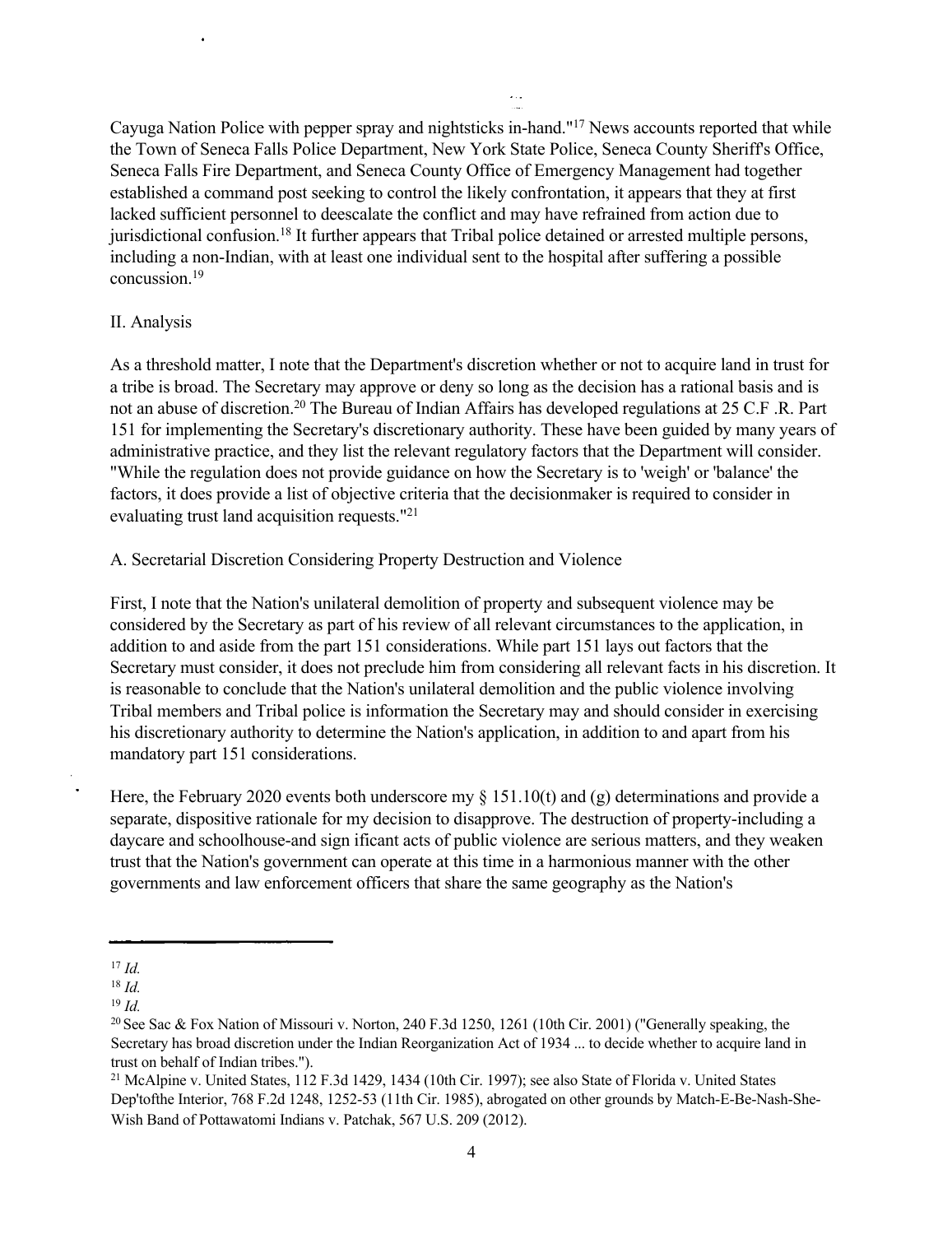reservation. Taking the Property into trust at this time could heighten the current tension between the Nation and its neighbors, further complicating and exacerbating an already inflammatory situation. And, as discussed again below, should the land be taken into federal ownership in trust for the benefit of the Nation, the United States would bear special responsibilities for the land as owner and fiduciary. In the current uncertain and dangerous climate, I am unwilling to create such federal responsibilities.

In addition, I am mindful here of the unique relationship that the United States bears with Indian tribes and individual Indian persons. While continuing to support the long-standing policy of tribal self-determination, due consideration must also be given to the civil rights of individual Indians, protected by the Indian Civil Rights Act.22 Considering the absence of Tribal laws protecting its members from arbitrary exercise of government authority, and the apparent unwillingness to use restraint, I am unwilling to bar the application of local laws governing such conduct by taking the land into federal ownership at this time.

### **B. Jurisdictional Problems and Potential Conflicts o f Land Use**

I have reviewed the factors provided at 25 C.F.R. Part 151. One of these factors, at§ 151.10(f), requires me to consider "[j]urisdictional problems and potential conflicts of land use which may arise" from a proposed acquisition and to "undertake an evaluation of potential problems" related to jurisdiction and land use conflicts.<sup>23</sup> Having done so, I have identified significant issues related to § 151.10(f). I conclude that potential problems are foreseeable here and weigh in favor of disapproval**.**

# *1. Recent Litigation on Jurisdictional Conflicts and Land Use*

First, I note that only on March 24, 2020, did the United States District Court for the Northern District of New York decide the Nation and Union Spring's dispute regarding the regulation of gaming.<sup>24</sup> This decision, complementing the District Court's earlier decision regarding the application o f land use and zoning laws to Tribal fee lands within the Village,<sup>25</sup> has settled these matters. The District Court has explained the balance between local government regulation o f land use and Tribal gaming authorities.

I am hesitant to upset this balance, only four months after it has come to rest after almost twenty years oflitigation. This is especially so here, where there are no executed jurisdictional agreements between the Tribe and local governments covering emergency services, fees in lieu of taxes, or other matters the absence ofwhich may complicate the coexistence ofseparate sovereigns that share the

<sup>&</sup>lt;sup>22</sup> See 25 U.S.C. § 1302(a) Constitutional Rights, P.L. 90-284 (1968) ("(5) take any private property for a public use without just compensation; ... (8) deny to any person within its jurisdiction the equal protection of its laws or deprive any person of liberty or property without due process of law ... ").

<sup>23</sup> *South Dakota v. United States Dep't of the Interior*, 314 F.Supp.2d 935,945 (D.S.D. 2004), quoting *Lincoln City v. United States Dep't of the Interior*, 229 F.Supp.2d 1109, 1124 (D. Or. 2002).

<sup>24</sup> *See Cayuga Indian Nation of New York v. Tanner*, No. 5:14-cv-1317, 2020 WL 1434157 (N.D.N.Y. Mar. 24, 2020).

<sup>&</sup>lt;sup>25</sup> And, presumably, providing useful guidance to disputes regarding the Nation's fee lands within the other county and city jurisdictions that share the same geography as its reservation.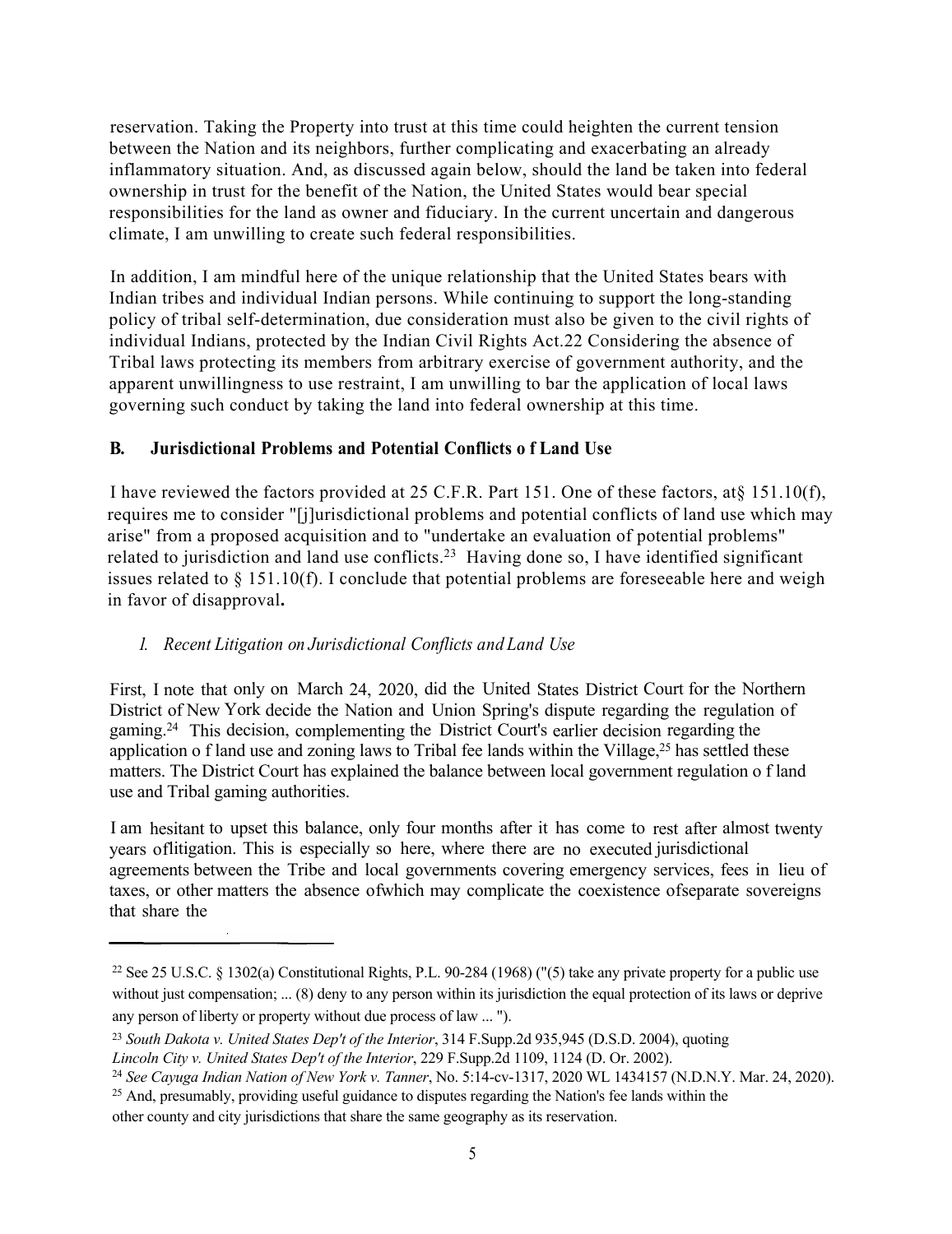same geography. While such intergovernmental agreements are by no means mandatory, in the unique circumstances present here-the longstanding disputes only recently settled, the Nation's recent unpermitted demolition of property and use offorce against Tribal members and at least one non-member-their absence creates an additional concern weighing in favor of disapproval.

## *2. State and Local Opposition*

Second, the record indicates that the State and local governments are "uniformly opposed" to the proposed acquisition, and that Cayuga County, the Town of Springport, and the Village of Union Springs object on jurisdictional grounds, with commenters expressing concern regarding "chekerboarding" land ownership, negative impacts to the environment, public health, and safety, and inconsistency with local land uses. I have considered these comments as part of my duty prescribed by the introductory paragraph to  $\S$  151.10(t), which requires that the Department "notify the state and local governments having regulatory jurisdiction over the land to be acquired ... [and grant] 30 days in which to provide written comments." However, I also consider them as evidence of the likelihood offuture jurisdictional problems and conflicts of land use. It appears that the commenting governments anticipate precisely these concerns. The backdrop of decades of litigation between the Village of Union Springs and the Nation on these issues, and the Nation's failure to pay its taxes on its fee land holdings in Seneca County,<sup>26</sup> provide further evidence that future jurisdictional disputes are a predictable outcome despite the recent District Court decision.

The events of February 2020 add weight to the concerns already expressed by local government. After the February events, Seneca County called for federal intervention and the freezing of federal housing funds. Separately, the Village of Union Springs submitted a letter to the Honorable David Hurd, the United States District Court Judge overseeing litigation between the Village and the Nation regarding its gambling operation on the Property. In its letter, the Village urged the District Court to act quickly to resolve the jurisdictional dispute, citing "the recent string of violence in Seneca Falls between warring factions of the Cayuga Nation and fear that violence will spread to the Village of Union Springs."<sup>27</sup>

Even before February 2020, the united opposition of all the surrounding jurisdictions to the Property, and the generally poor relations between the Nation and its neighbors, were factors that cut against

 $26$  The Department's understanding is that all taxes on the Property at issue have been paid. While unpaid taxes on other properties do not, of course, prevent the Department from accepting the Property into trust, I find the Nation's unpaid taxes to be a further indication of a pattern of dispute and poor relations with neighboring governments that suggest strongly that additional jurisdictional problems and conflicts of land use may arise in the future.

<sup>27</sup> Letter to the Court from David Tenant, Counsel for Defendant Village of Union Springs at 1, *Cayuga Indian Nation of New York v. Tanner*, No. 5:14-cv-1317, 2020 WL 1434157 (N.D.N.Y. Mar. 2, 2020). As explained *supra*, the District Court did issue a final appealable order in this case on March 24, 2020, finding that the Nation could lawfully game on the Property and that the Indian Gaming Regulatory Act preempted the Village from regulating the gaming operation. *See id* at \*23-24. The District Court had, however, ruled in earlier litigation that the Nation was not entitled to immunity from state and local land zoning and land use laws for Tribally-owned fee property within the historic boundaries of its reservation. *Cayuga Indian Nation of New York v. Village of Union Springs, et al*., 390 F. Supp. 2d 203,206 (N.D.N.Y. 2005).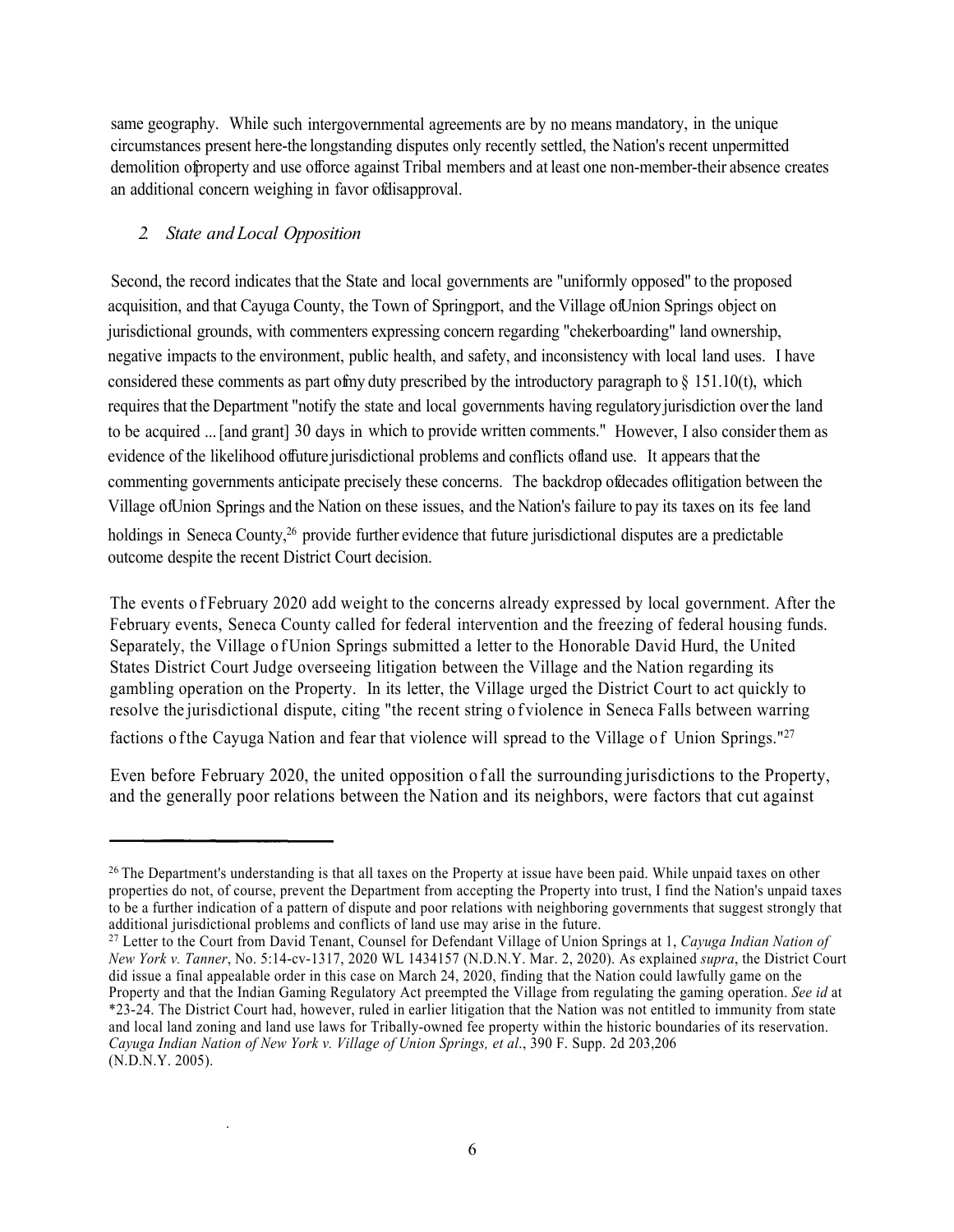approval based on jurisdiction and land use conflicts. And again, in the special circumstances present here, the lack of any intergovernmental agreements addressing jurisdiction and land use issues between the Nation and its neighbors increases the likelihood of future disputes concerning the Property once taken into trust. Should the Department take the Property into trust, no consensual mechanisms will exist for the provision of public services or for dispute resolution when concerns arise. While not required by Department policy, intergovernmental agreements between tribes and local governments have been present in a number of the Department's approved or mandated trust acquisitions precisely because they can offer assurance of positive continuing relations.<sup>28</sup> The courts have referenced such agreements as supportive of the Secretary's approvals under the  $§$  151.10(f) criterion.<sup>29</sup> These agreements offer reliable evidence that jurisdictional problems and conflicts of land use will be managed effectively, and thus would support Secretarial approval of land-into-trust applications. The notable absence of such agreements in the fraught circumstances here stands in stark contrast.

Last, I note that should the land be taken into federal ownership in trust for the benefit ofthe Nation, the United States would then bear special responsibilities for the land as owner and fiduciary. The lack of intergovernmental agreements assuring services and mitigating the potential for disputes is especially concerning considering the federal government's special responsibilities. This not only relates to my analysis provided here regarding § 151.10(f), but also raises concerns regarding 25 C.F.R.  $\S$  151.10(g), which requires the Secretary consider "whether the Bureau of Indian Affairs is equipped to discharge the additional responsibilities resulting from the acquisition of the land in trust status." At this time, the extent and complexity of the additional responsibilities that might arise for the BIA should the land be taken into trust is overhung by the circumstances of conflict and intergovernmental tensions described here. I find the likelihood of additional responsibilities burdening the BIA from this acquisition is another, independent reason for disapproval.

### *3. February Events are Recent, Serious Examples of Jurisdictional Problems and Conflicts of Land Use*

In addition, the Nation's February unilateral demolition of certain properties and the violence that followed provide concrete, current examples of jurisdictional problems and land use conflicts. These

<sup>&</sup>lt;sup>28</sup> For instance, the Santa Ynez Chumash Band of Indians completed a memorandum of agreement with the County of Santa Barbara, California, while the Lytton Rancheria of California entered into a memorandum of agreement with the County of Sonoma, both of which Congress cited as supportive of its legislative transfer of title. See National Defense Authorization Act for Fiscal Year 2020, Pub. L. No. 116-92, tit. XXVIII, §§ 2868(b)(l), 2869(a)(l8). Examples of judicial approval for intergovernmental memoranda are provided infra in note 27.

<sup>29</sup> *See, e.g., South Dakota v. United States Dep 't of Interior*, 401 F .Supp.2d 1000 (D.S.D. 2005)

<sup>(</sup>Department reasonably considered potential jurisdictional problems and conflicts of land use which might arise, by noting that tribe add city entered into an agreement for provision of law enforcement services and fire protection, and by finding that no future zoning conflicts would develop); *No Casino in Plymouth v. Jewell*, 136 F.Supp.3d 1166 (E.D. Cal. 2015), *vacated on other grounds*, 698 Fed. Appx. 531 (9th Cir. 2017) (Secretary adequately considered jurisdictional problems and possible conflicts of land use where record of decision stated that through incorporation of prior municipal services agreement, tribe had agreed to address all major jurisdictional issues, including, but not limited to compensation of county sheriffs department, prosecutor's office, courts, and schools that would provide public services on trust lands).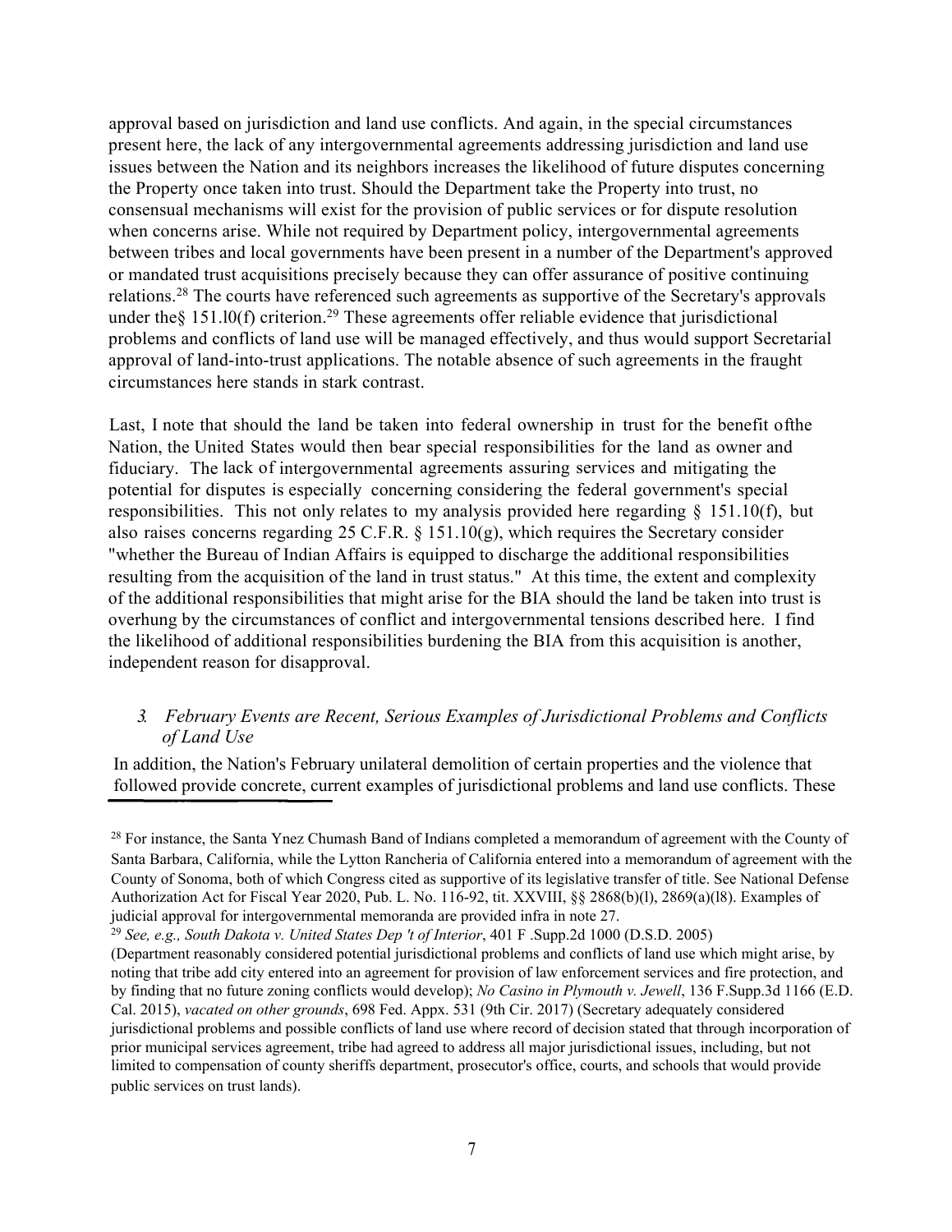incidents undermine the hope that such conflicts as may arise with local or State government in the near future could be successfully managed.

First, Seneca County requires a permit from the County Department of Building and Fire Code Enforcement for demolition activities, $30$  but the Nation proceeded without a permit, thereby acting unlawfully, according to the County, under its local land use rules. This immediate, significant conflict suggests that further jurisdictional and land use problems could likely arise.

Second, the fact that state and local law enforcement monitored the violent altercations that occurred but were unable to control them, whether through jurisdictional confusion or lack of capacity, exemplifies my apprehensions over fundamental issues of public safety. The Department issued a statement soon after the February 2020 incident that expands on these jurisdictional concerns. The Department recognized that "federal law limits [the Department's] authority to intervene in intra-tribal matters. However, detention of individuals on fee land, even tribal members alleged to be in violation of tribal law, can raise serious questions of state and federal jurisdiction."<sup>31</sup> I am unwilling to further complicate these matters by changing the status quo at this time.

Based on my consideration of the application under the§ 151.10(f) and (g) criteria and in light of the events of February 2020, I conclude that disapproval of the Nation's application is merited.<sup>32</sup>

### **C. Applicant's Proposed Land Use and Purpose**

While the serious concerns unveiled during review of the  $\S$  151.10(f) and (g) criteria are sufficient alone to disapprove the Nation's application, I also note that no substantive change in use for the subject property is anticipated. I expect, therefore, that the Nation will be able to continue its current activities regardless of this disapproval decision. This consideration is relevant when reviewing the criteria at  $\S$  151.10(b) and (c).

Section 151.10(b) requires that the Secretary consider "[t]he need of the individual Indian or the tribe for additional land." The Property is already owned in fee by the Nation. As noted below, some of the current activities are anticipated to continue<sup>33</sup> and acquisition by the United States in trust does not appear to improve the ability of the Nation to conduct those activities. As presented to the Department, nothing in the Nation's application indicates a "need ... for additional land."

https://www.co.seneca.ny.us/gov/code-enforcement/; *Seneca County Gives Go Ahead on Cayuga Nation Demolition as Federal Prosecutors Begin Investigation*, FINGERLAKESl.COM (Feb. 27, 2020), https://fingerlakes l .com/2020/02/27 /seneca-county-gives-go-ahead-on-cayuga-nation-demolition-as-federal-

prosecutors-begin-investigation/ (describing the County's eventual issuance of building permits for the demolition five days after the early morning, unpermitted demolition was begun).

<sup>30</sup> See SENECA COUNTY CODE ENFORCEMENT, CODES FEE SCHEDULE,

<sup>&</sup>lt;sup>31</sup> U.S. Dep't of the Interior, Public Statement on Cayuga Nation Demolition (Feb. 24, 2020).

<sup>&</sup>lt;sup>32</sup> And finally, in reviewing the Nation's application, I note that no substantive change in use for the subject property is anticipated. I expect, therefore, that the Nation will be able to continue its current operations regardless of this disapproval decision.

 $33$  The Nation's application indicates a desire to continue the gaming operation and convenience store/gas station business.